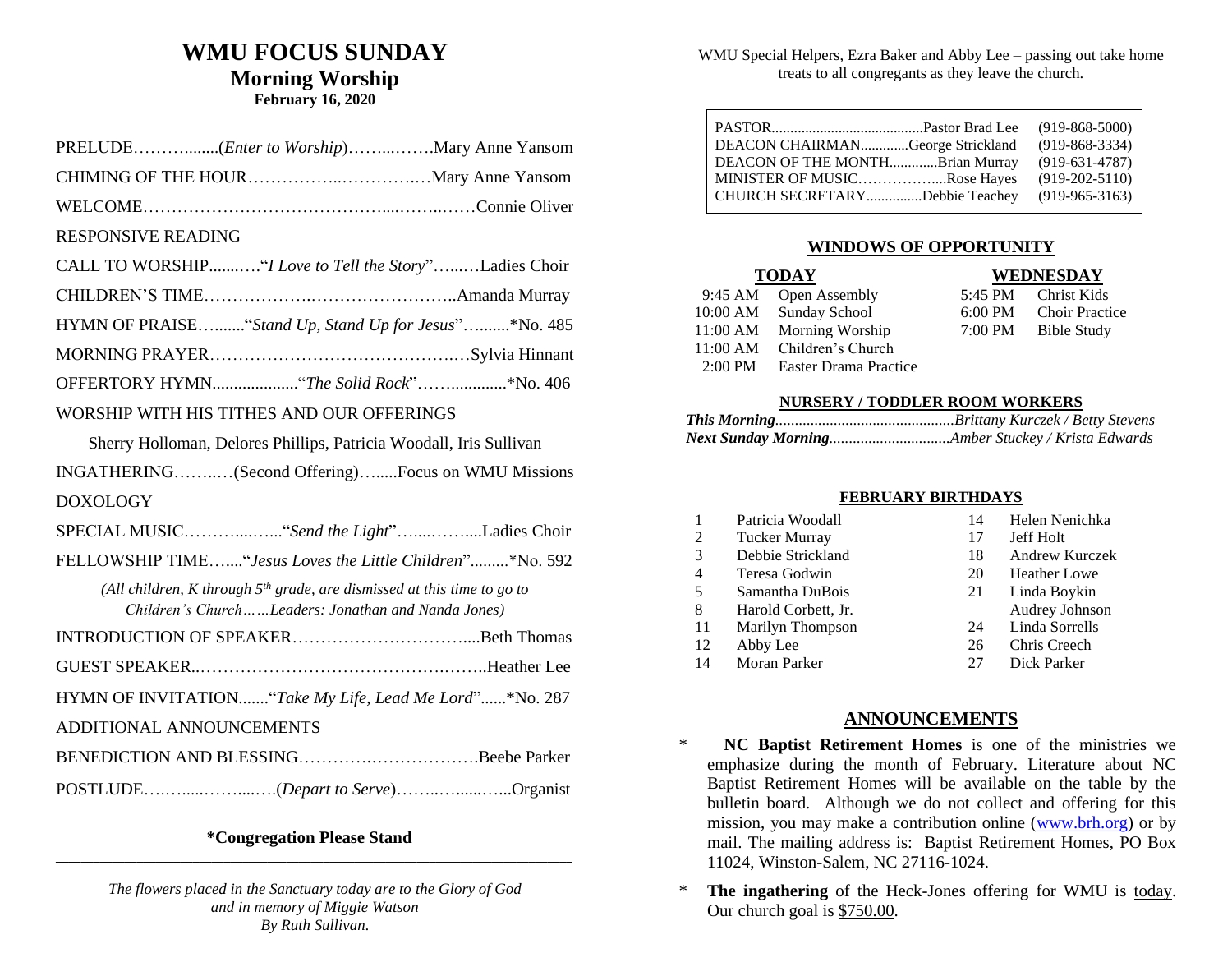# **ANNOUNCEMENTS CONTINUED**

- \* **Easter Drama Practice** Today at 2:00 pm for all actors and narrators.
- \* **The Brotherhood Breakfast** will be on Sunday, February 23 at 8:00 am in the fellowship hall. All men of the church are invited to attend. The men from Micro will join us for this breakfast meeting.
- \* Any woman interested in helping plan **IF: Gathering 2020**, a women's conference to take place in our church, please make plans to attend an **organizational meeting** on Sunday, Feb 23<sup>rd</sup> at 2:00 pm in the fellowship Hall.
- \* **The VBS Committee** will meet on Sunday, February 23rd at 4:00 pm.
- \* **The Safety Committee** will meet on Monday, February 24<sup>th</sup> at 6:30 pm.

# **ANNOUNCEMENTS CONTINUED**

- \* **Easter Drama Practice** Today at 2:00 pm for all actors and narrators.
- \* **The Brotherhood Breakfast** will be on Sunday, February 23 at 8:00 am in the fellowship hall. All men of the church are invited to attend. The men from Micro will join us for this breakfast meeting.
- \* Any woman interested in helping plan **IF: Gathering 2020**, a women's conference to take place in our church, please make plans to attend an **organizational meeting** on Sunday, Feb 23rd at 2:00 pm in the fellowship Hall.
- \* **The VBS Committee** will meet on Sunday, February 23rd at 4:00 pm.
- \* **The Safety Committee** will meet on Monday, February 24<sup>th</sup> at 6:30 pm.

| <b>FINANCIAL STEWARDSHIP</b><br>February 9, 2020 |                        |
|--------------------------------------------------|------------------------|
| Weekly Budget                                    | \$<br>4,423.00         |
| Last Sunday                                      | \$<br>5,356.00         |
| <b>Electronic Deposits</b>                       | 100.00<br><sup>S</sup> |
| Total                                            | \$<br>5,456.00         |
| Over Budget                                      | $+\$$<br>1,033.00      |
| <b>YTD Budget Needs</b>                          | \$84,037.00            |
| <b>YTD</b> Collections                           | \$ 91,361.76           |
| <b>YTD Over Budget</b>                           | $+$ \$ 7,324.76        |

| <b>FINANCIAL STEWARDSHIP</b><br>February 9, 2020                            |                                               |
|-----------------------------------------------------------------------------|-----------------------------------------------|
| Weekly Budget                                                               | 4,423.00<br>\$                                |
| Last Sunday                                                                 | S.<br>5,356.00                                |
| <b>Electronic Deposits</b>                                                  | 100.00<br>-S                                  |
| Total                                                                       | S.<br>5,456.00                                |
| Over Budget                                                                 | 1,033.00<br>$+$ \$                            |
| <b>YTD Budget Needs</b><br><b>YTD Collections</b><br><b>YTD Over Budget</b> | \$84,037.00<br>\$91,361.76<br>$+$ \$ 7,324.76 |
|                                                                             |                                               |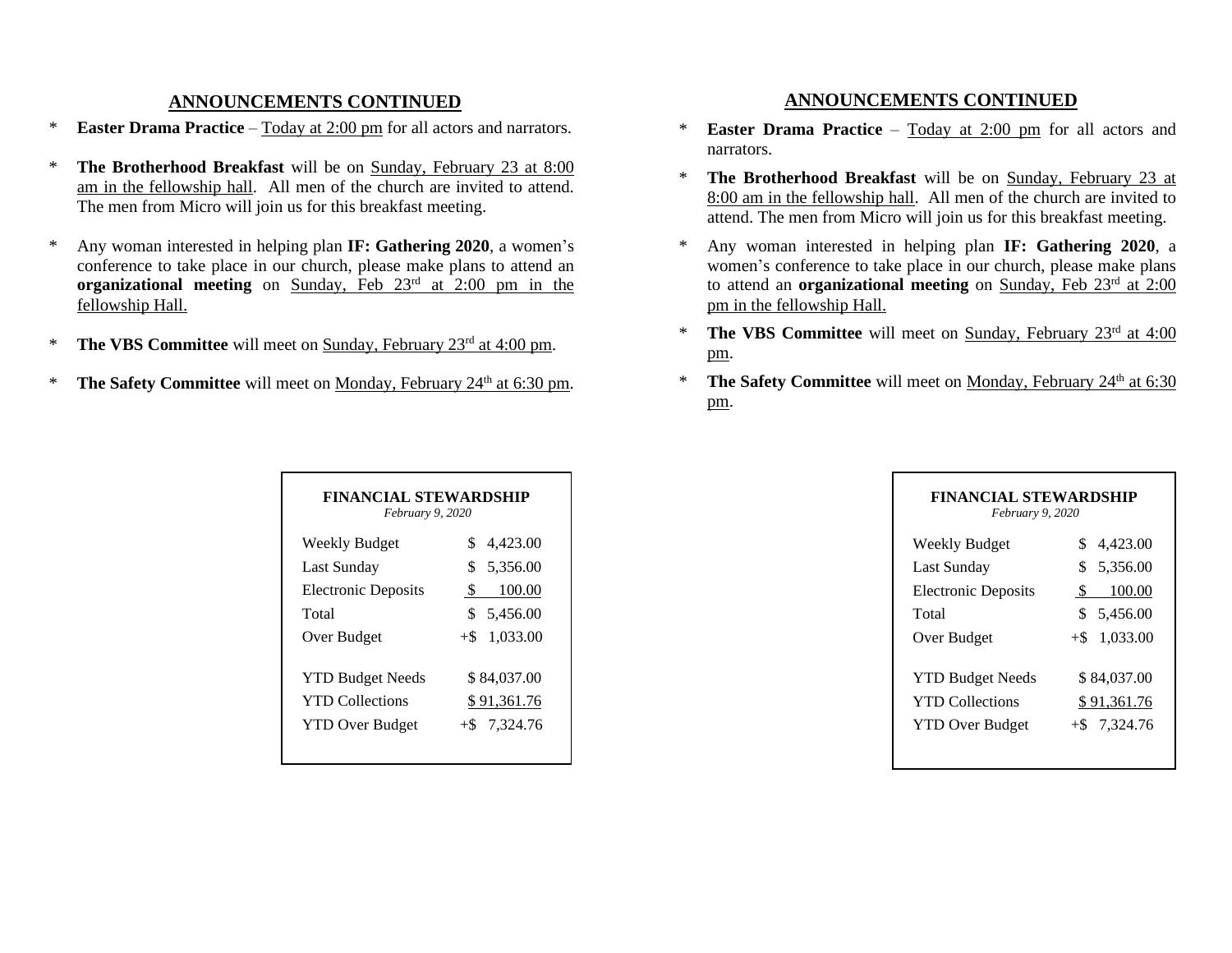# *Prayer List February 16, 2020*

Pauline Morris (Ruth S.) Rebeca (Hazel P.) Rosa Barnes Family (Berry G.) Phyllis Fuller (Rose H.) Ross Renfrow (Mike R.) Danny Worley Berry Oliver Jimmy Boykin Collin Davidson (Pastor Brad)

Mr. Carr (Tim O.) Rusty Smith Glen Loo (Jimmy B.) Jimmy Moore (Linda B's Dad) Dannie & Rose Hayes Billy Sauls (Richard D.) Howard & Fredda Brashear Judy Ganey (Connie O.)<br>
Leah Micaelow (Rusty S.) Lue Turner (Rusty S.) Leah Micaelow (Rusty S.) Roni Ray (Rodger S.) Earline Cranfill (Rose's Mom) Gail Kennedy (Evelyn Knight)

Jimmy Strickland (Tim O.) Kevin Casey (Danny C.) Dennis Holloman's Mom Isaac Lee

Dick Parker Alaska Mission Trip & Field Linda & Dwight Sorrells Richard Berent (Jinny S. Son) Pat Watson World Conflict Our Deployed Troops Pastor Brad Marie Sutton Wilma Baker Heather Lee and Family Pearl Ingram (Hilda H.) Jean Thomas (Greg T.'s Mom) Maddie McKay (Rose H.) Johnny Woodard Persecuted Christians Phyliss Pender (Linda S.) Behavior Health Facility Shelly (Patty O's Sister) Hilda Pittman Fred Creech (Patty O.) Willie Weaver Beth Howard (Bill H.) Our Nation Mike Creech (Chris' Dad) The Lost Keeley Mooneyham (Betty S.) Law Enforcement

D. J. Smith - USA Alan Farmer - USA Theo Davis – USA Seth Edens - Syria Cole Pilkington – Kuwait

Sally Scott (Rose H.) Alice Koger (Debbie & Terry's Mom) Iris Sullivan Andy Styron (Sherry Holloman)

Paisley Wagner (Infant) Jean & Anita (Brian M's Aunts) Marilyn Thompson Matt Cuddington & Family (Fire) David Sullivan (Iris Sullivan) James & Elgie Griffin (Sherry H.)<br>
Gene Jackson Heather Sasser Heather Sasser Janice Massengill (Gerald H.) Lib Radford (Smithfield Manor) Kennedy Home Ruth's Promise Missionary Project

#### **OUR MILITARY**

#### **MISSIONARIES WASSULU OF MALI, GUINEA, AND COTE D'IVOIRE**

Cultural barrios keep Dagon Christians from sharing the gospel with their Wassulu neighbors. Pray that the Dagon church will be a light among the Wassulu people and lovingly embrace Wassulu believers.

# *Prayer List February 16, 2020*

Pauline Morris (Ruth S.) Rebeca (Hazel P.) Rosa Barnes Family (Berry G.) Phyllis Fuller (Rose H.) Ross Renfrow (Mike R.) Danny Worley Berry Oliver Jimmy Boykin Collin Davidson (Pastor Brad)

Mr. Carr (Tim O.) Rusty Smith Glen Loo (Jimmy B.) Jimmy Moore (Linda B's Dad) Dannie & Rose Hayes Billy Sauls (Richard D.) Howard & Fredda Brashear Judy Ganey (Connie O.) Leah Micaelow (Rusty S.) Lue Turner (Rusty S.) Gail Kennedy (Evelyn Knight)

Dennis Holloman's Mom Isaac Lee

Dick Parker Alaska Mission Trip & Field Linda & Dwight Sorrells Richard Berent (Jinny S. Son) Pat Watson World Conflict Our Deployed Troops Pastor Brad Marie Sutton Wilma Baker Gene Jackson Heather Sasser Heather Lee and Family Pearl Ingram (Hilda H.) Jean Thomas (Greg T.'s Mom) Maddie McKay (Rose H.) Johnny Woodard Persecuted Christians Phyliss Pender (Linda S.) Behavior Health Facility Shelly (Patty O's Sister) Hilda Pittman Fred Creech (Patty O.) Willie Weaver Beth Howard (Bill H.) Our Nation Mike Creech (Chris' Dad) The Lost Keeley Mooneyham (Betty S.) Law Enforcement

Sally Scott (Rose H.) Alice Koger (Debbie & Terry's Mom) Roni Ray (Rodger S.) Earline Cranfill (Rose's Mom) Iris Sullivan Andy Styron (Sherry Holloman)

Jimmy Strickland (Tim O.) Kevin Casey (Danny C.)

Paisley Wagner (Infant) Jean & Anita (Brian M's Aunts) Marilyn Thompson Matt Cuddington & Family (Fire) David Sullivan (Iris Sullivan) James & Elgie Griffin (Sherry H.) Janice Massengill (Gerald H.) Lib Radford (Smithfield Manor) Kennedy Home Ruth's Promise Missionary Project

#### **OUR MILITARY**

D. J. Smith - USA Alan Farmer - USA Theo Davis – USA Seth Edens - Syria Cole Pilkington – Kuwait

# **MISSIONARIES**

 **WASSULU OF MALI, GUINEA, AND COTE D'IVOIRE**

Cultural barrios keep Dagon Christians from sharing the gospel with their Wassulu neighbors. Pray that the Dagon church will be a light among the Wassulu people and lovingly embrace Wassulu believers.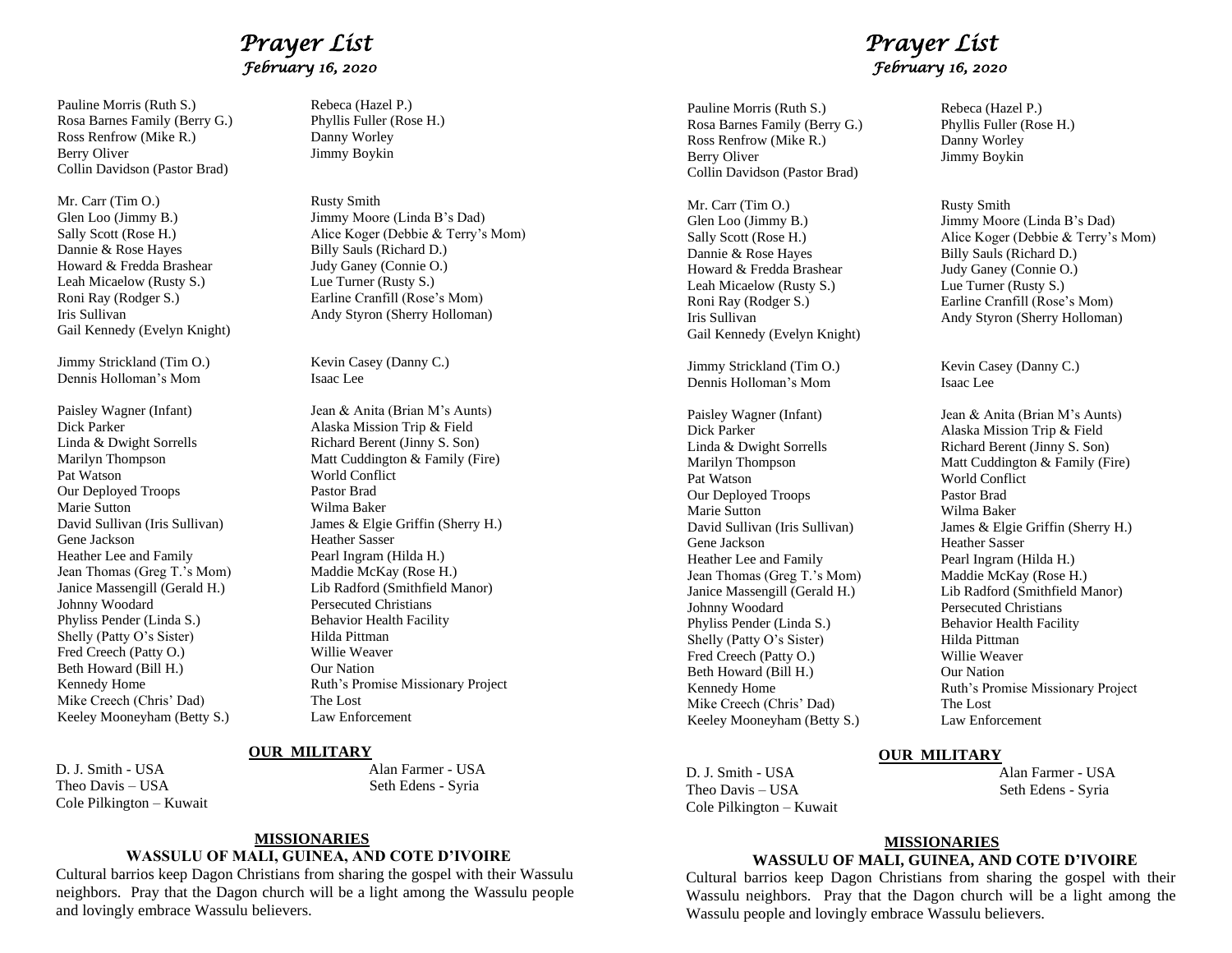# UNSHAKABLE PURSUIT RESPONSIVE READING

### By Laura Macfarlan

Beth Thomas: The Apostle Paul was unshakable and undeterred in his commitment to know God more, show His love unconditionally, and make disciples who make disciples. As followers of Christ, we are spurred on by his example to do likewise.

Shelvia McLamb: Following his conversion, Paul spent three years in Arabia and Damascus learning and growing. He was faithful to listen to the Holy Spirit as he pressed in to know God more and more. Paul yoked his knowledge of Scripture with his personal encounter with the Holy Spirit as he relentlessly pursued God. Continual transformation and sanctification defined his life.

# **CONGREGATION**: **Lord, we devote ourselves to knowing You more – to abiding in Your Word and listening to the leading of Your Spirit.**

Tammy Durham: Paul demonstrated his love for God by sharing the gospel no matter what hardships he endured.

Patricia Woodall: He was beaten.

Beth Thomas: He was shipwrecked.

Shelvia McLamb: He was thrown in jail.

Tammy Durham: Yet he shared the gospel with those who sought to hurt him.

# **CONGREGATION: Lord, we are committed to showing Your love unconditionally no matter what hardship we must endure.**

Patricia Woodall: Paul was relentless in sharing the gospel and leading others to know Jesus. He made disciples who, in turn, made disciples. His commitment to disciple those he led to Christ was evident as he made successive mission trips to revisit the churches he helped establish.

Beth Thomas: Paul wrote letters to many of those churches to spur them on to grow in their faith. Many of his letters make up the New Testament and continue to teach and grow disciples today.

# UNSHAKABLE PURSUIT RESPONSIVE READING

By Laura Macfarlan

Beth Thomas: The Apostle Paul was unshakable and undeterred in his commitment to know God more, show His love unconditionally, and make disciples who make disciples. As followers of Christ, we are spurred on by his example to do likewise.

Shelvia McLamb: Following his conversion, Paul spent three years in Arabia and Damascus learning and growing. He was faithful to listen to the Holy Spirit as he pressed in to know God more and more. Paul yoked his knowledge of Scripture with his personal encounter with the Holy Spirit as he relentlessly pursued God. Continual transformation and sanctification defined his life.

# **CONGREGATION**: **Lord, we devote ourselves to knowing You more – to abiding in Your Word and listening to the leading of Your Spirit.**

Tammy Durham: Paul demonstrated his love for God by sharing the gospel no matter what hardships he endured.

Patricia Woodall: He was beaten.

Beth Thomas: He was shipwrecked.

Shelvia McLamb: He was thrown in jail.

Tammy Durham: Yet he shared the gospel with those who sought to hurt him.

# **CONGREGATION: Lord, we are committed to showing Your love unconditionally no matter what hardship we must endure.**

Patricia Woodall: Paul was relentless in sharing the gospel and leading others to know Jesus. He made disciples who, in turn, made disciples. His commitment to disciple those he led to Christ was evident as he made successive mission trips to revisit the churches he helped establish.

Beth Thomas: Paul wrote letters to many of those churches to spur them on to grow in their faith. Many of his letters make up the New Testament and continue to teach and grow disciples today.